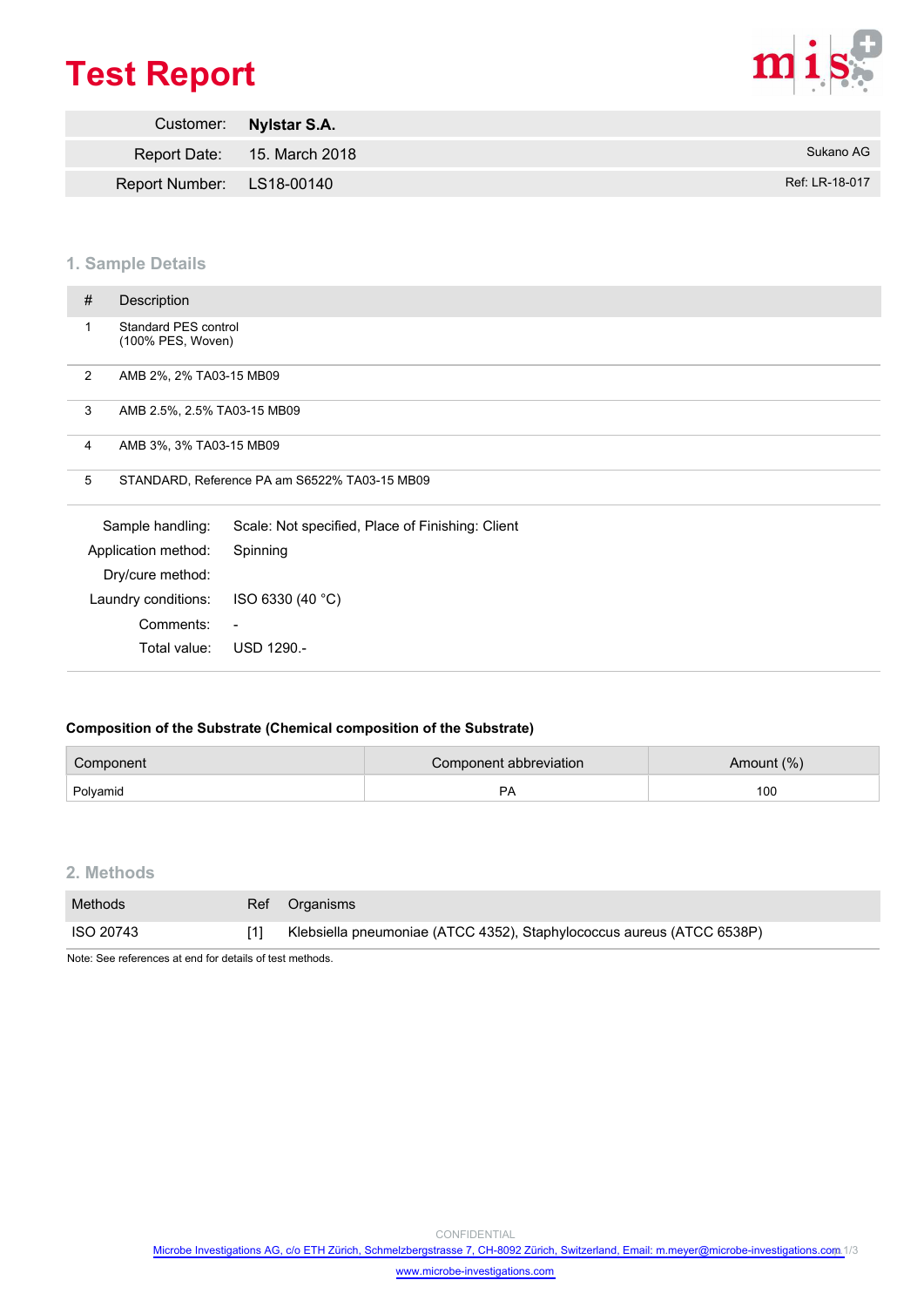

# **3. Results**

## **ISO 20743: Staphylococcus aureus (ATCC 6538P)**

| #   | <b>Sample</b>                                                              | Mean | Log cfu<br>St.Dev | <b>Percent</b><br>reduction $(\%)$ | Log<br>reduction | <b>Activity</b> |
|-----|----------------------------------------------------------------------------|------|-------------------|------------------------------------|------------------|-----------------|
| 0   | Standard PES control (initial)                                             | 4.1  | 0.1               |                                    |                  |                 |
| 0   | Standard PES control (18h)                                                 | 6.8  | 0.0               |                                    |                  |                 |
| 1.1 | AMB 2%, 2% TA03-15 MB09 (5 x 40°C)                                         | 2.6  | 1.0               | 99.9934                            | 4.2              | Very good       |
| 1.2 | AMB 2%, 2% TA03-15 MB09 (50 x 40°C)                                        | 2.0  | 0.0               | 99.9984                            | 4.8              | Very good       |
| 2.1 | AMB 2.5%, 2.5% TA03-15 MB09 (5 x 40°C)                                     | 3.7  | 1.7               | 99.9148                            | 3.1              | Very good       |
| 2.3 | AMB 2.5%, 2.5% TA03-15 MB09 (100 x 40°C)                                   | 3.2  | 0.1               | 99.9731                            | 3.6              | Very good       |
| 3.1 | AMB 3%, 3% TA03-15 MB09 (5 x 40°C)                                         | 3.3  | 1.2               | 99.9692                            | 3.5              | Very good       |
| 4.1 | STANDARD. Reference PA am S6522% TA03-15<br>MB09 $(5 \times 40^{\circ}C)$  | 2.9  | 1.4               | 99.9857                            | 3.8              | Very good       |
| 4.2 | STANDARD. Reference PA am S6522% TA03-15<br>MB09 $(50 \times 40^{\circ}C)$ | 2.7  | 0.9               | 99.9919                            | 4.1              | Very good       |
| 4.3 | STANDARD. Reference PA am S6522% TA03-15<br>MB09 (100 x 40°C)              | 3.4  | 0.3               | 99.9612                            | 3.4              | Very good       |

#### **ISO 20743: Klebsiella pneumoniae (ATCC 4352)**

| #   | <b>Sample</b>                                                             | Log cfu |               | <b>Percent</b> | Log       |                 |
|-----|---------------------------------------------------------------------------|---------|---------------|----------------|-----------|-----------------|
|     |                                                                           | Mean    | St.Dev        | reduction (%)  | reduction | <b>Activity</b> |
| 0   | Standard PES control (initial)                                            | 4.1     | 0.1           |                |           |                 |
| 0   | Standard PES control (18h)                                                | 7.6     | 0.0           |                |           |                 |
| 1.1 | AMB 2%, 2% TA03-15 MB09 (5 x 40°C)                                        | 4.6     | 2.0           | 99.8972        | 3.0       | Very good       |
| 1.2 | AMB 2%, 2% TA03-15 MB09 (50 x 40°C)                                       | 2.1     | 0.2           | 99.9997        | 5.5       | Very good       |
| 2.1 | AMB 2.5%, 2.5% TA03-15 MB09 (5 x 40°C)                                    | 4.2     | 1.7           | 99.9574        | 3.4       | Very good       |
| 2.3 | AMB 2.5%, 2.5% TA03-15 MB09 (100 x 40°C)                                  | 2.0     | 0.0           | 99.9998        | 5.6       | Very good       |
| 3.1 | AMB 3%, 3% TA03-15 MB09 (5 x 40°C)                                        | 2.4     | 0.7           | 99.9994        | 5.2       | Very good       |
| 4.1 | STANDARD. Reference PA am S6522% TA03-15<br>MB09 $(5 \times 40^{\circ}C)$ | 2.3     | $0.5^{\circ}$ | 99.9995        | 5.3       | Very good       |
| 4.3 | STANDARD, Reference PA am S6522% TA03-15<br>MB09 (100 x 40°C)             | 3.5     | 1.7           | 99.9916        | 4.1       | Very good       |

## **4. Remarks**

**3rd report including 100 x 40 °C washes on samples 2 and 4**

- **All fabrics show very good antimicrobial activity (also after 100 x 40 °C washes.**
- **Deviation on some samples is quite high.**

## **5. References**

ISO 20743: "DIN EN ISO 20743:2007, Textiles – Determination of antibacterial activity of antibacterial finished products", International Organization for Standardization (2007) [Note: equivalent to JIS L 1902:2008]. [1]